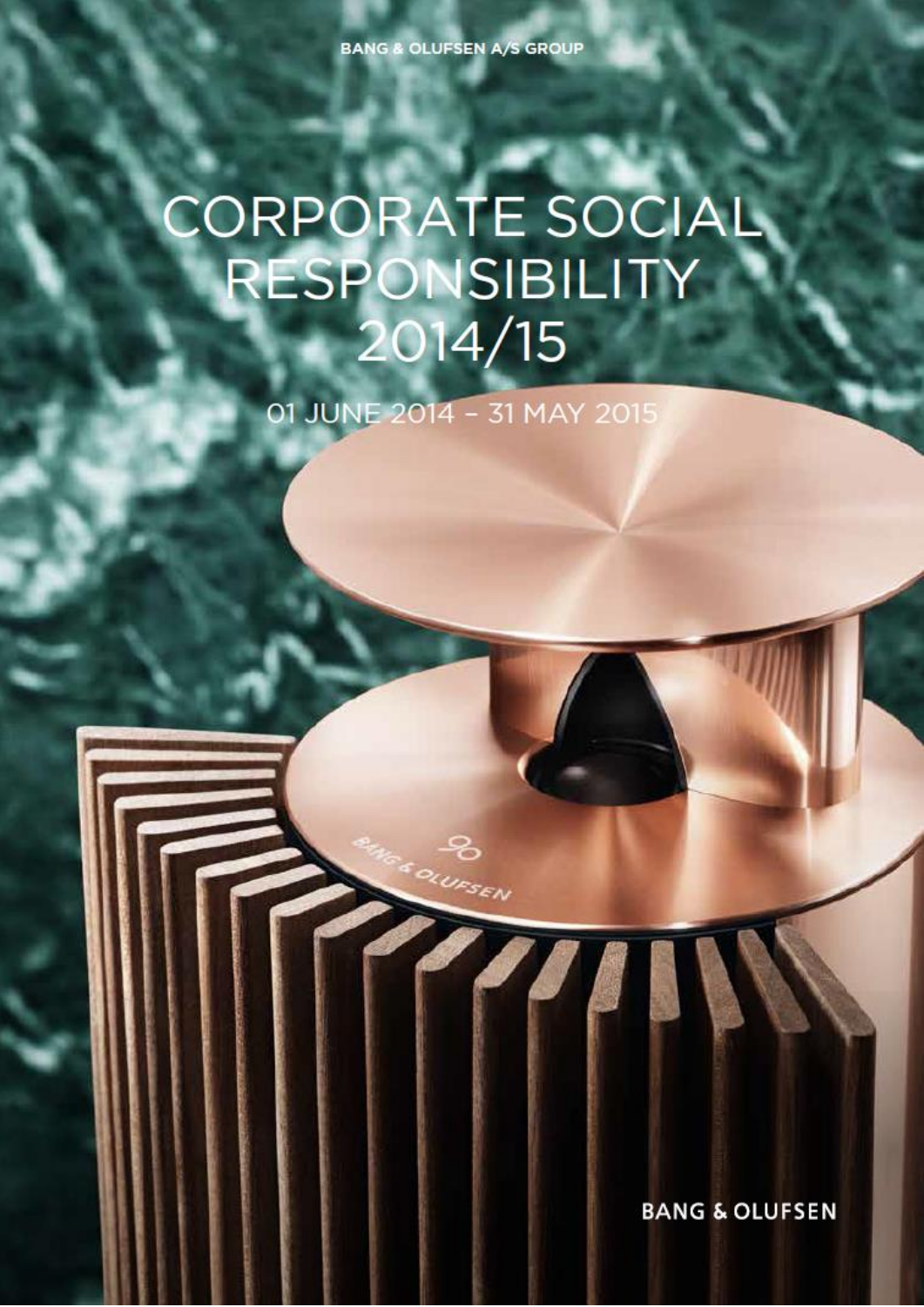This report is Bang & Olufsen's legally required statement for Corporate Social Responsibility, cf. Financial Statements Act §99a. An extract can be found in the Bang & Olufsen Annual Report 2014/15.

# <span id="page-1-0"></span>**Contents**

| A case in point - BeoSound Moment  9                |  |
|-----------------------------------------------------|--|
|                                                     |  |
| Planned CSR activities and objectives in 2015/16 10 |  |
|                                                     |  |

# <span id="page-1-1"></span>**CSR in Bang & Olufsen**

The Bang & Olufsen logo is a quality guarantee as it has been since the company was established in 1925. This is not only related to delivering products of high quality to the customers, but also related to the way the business is run.

Bang & Olufsen recognises the UN and ILO declarations regarding human rights, labour rights, environment and anti-corruption and has therefore chosen to structure the CSR work, including the CSR policy, in accordance with the UN Global Compact guidelines.

Bang & Olufsen works systematically with CSR, and is certified in accordance with ISO 9001 (quality management), TS16949 (technical standard for quality within the automotive industry), ISO 14.001 (environmental management) and OHSAS 18.001 (work environment management). The management systems contribute to ensure that the efforts are concentrated in the areas with main potential for improvement.

The CSR policy is supported by Bang & Olufsen's Code of Conduct, which contains the company's CSR requirements to suppliers. External audits of the suppliers, as well as their sub-suppliers, are carried out when there is a concrete suspicion of breach of the Code of Conduct.

Bang & Olufsen's procurement department has a set of moral and ethics guidelines, which include internal anticorruption guidelines for e.g. gift exchange, negotiation principles and handling of conflicts of interest. The internal anti-corruption guidelines have been extended to include the sales organisation, which is especially relevant for new markets where Bang & Olufsen is currently expanding the business.

To support the guidelines, Bang & Olufsen has set up a whistle-blower function, which is an externally run hotline to which the employees anonymously can report unethical behaviour.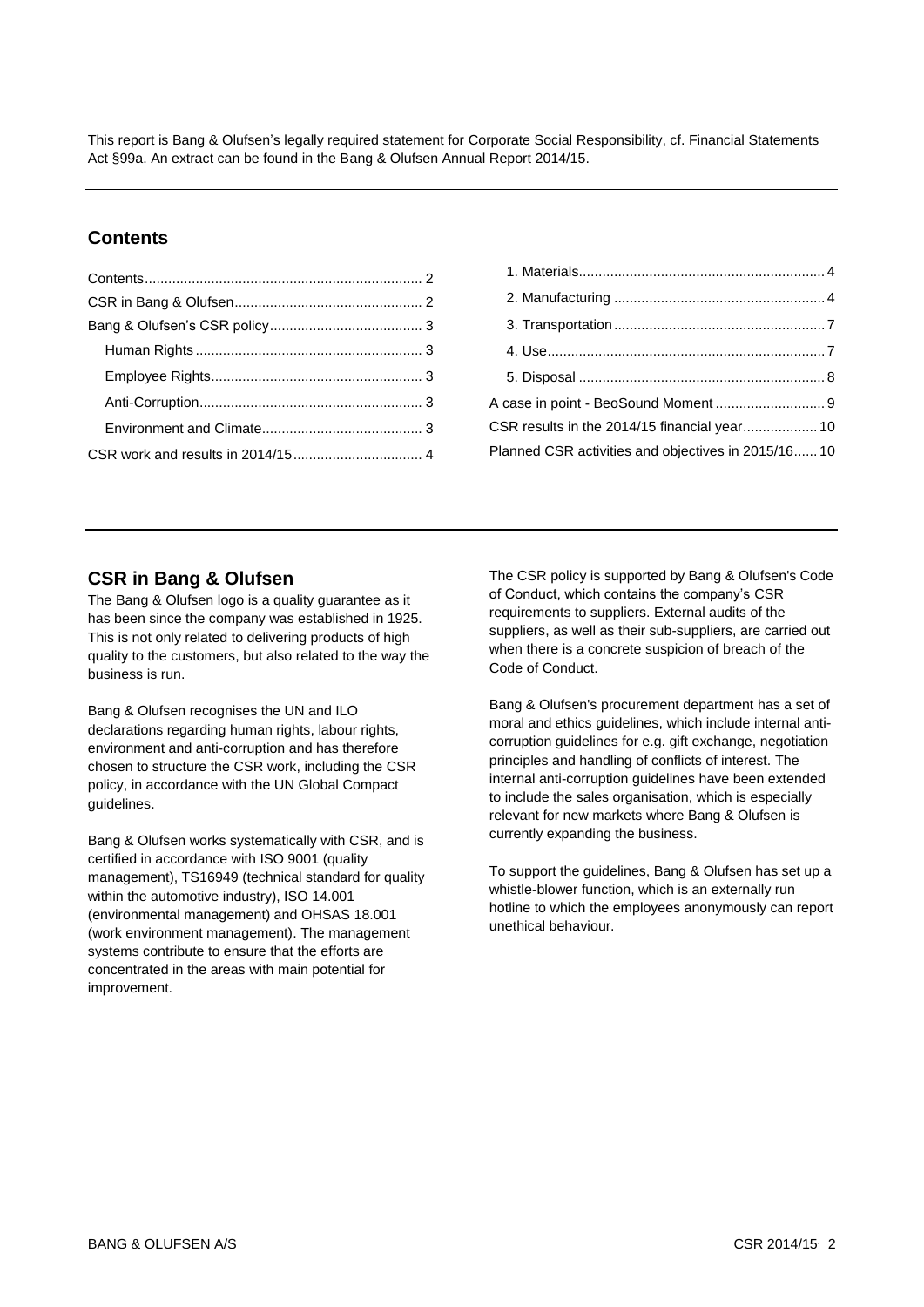# <span id="page-2-0"></span>**Bang & Olufsen's CSR policy**

Bang & Olufsen's CSR policy states the guidelines for the Corporate Social Responsibility activities within the framework of the Bang & Olufsen Group.

Bang & Olufsen aims to ensure compliance both within its own organization as well as for partners and suppliers.

#### <span id="page-2-1"></span>**Human Rights**

Bang & Olufsen aims, in all matters within the Group's control, to support and respect the protection of internationally proclaimed human rights.

#### <span id="page-2-2"></span>**Employee Rights**

Bang & Olufsen aims to show the greatest degree of social responsibility towards our employees. Bang & Olufsen supports the abolition of child labour and forced labour, and condemns discrimination in employment and occupation.

Bang & Olufsen attaches great importance to freedom of association and recognizes the right to collective bargaining. Bang & Olufsen aims to be a tolerant workplace where each employee thrives and has the possibility to develop and create a good work-life balance.



#### <span id="page-2-3"></span>**Anti-Corruption**

Bang & Olufsen strongly disassociates itself from all kinds of corruption, including extortion and bribery*.*

### <span id="page-2-4"></span>**Environment and Climate**

Bang & Olufsen has an integrated thinking with regard to the environmental consequences our production and products have on our employees, customers and surroundings. We use the word "environment" broadly to cover the disciplines of work environment, product environment and external environment.

As a responsible company Bang & Olufsen aims to create sustainable products. The considerations involved in the operation, design, and longevity of our products must be in mutual balance with the environmental impact of production. Bang & Olufsen complies with existing legislation in the countries where we produce and sell our products.

More specifically, we aim to focus on the areas where the right balance between effort and impact can be achieved:

- Improve the work environment and the health and safety conditions of our employees
- Prevent work related illnesses and/or injuries
- Improve and prevent negative environmental impact from our production and products including reduction of climate impact.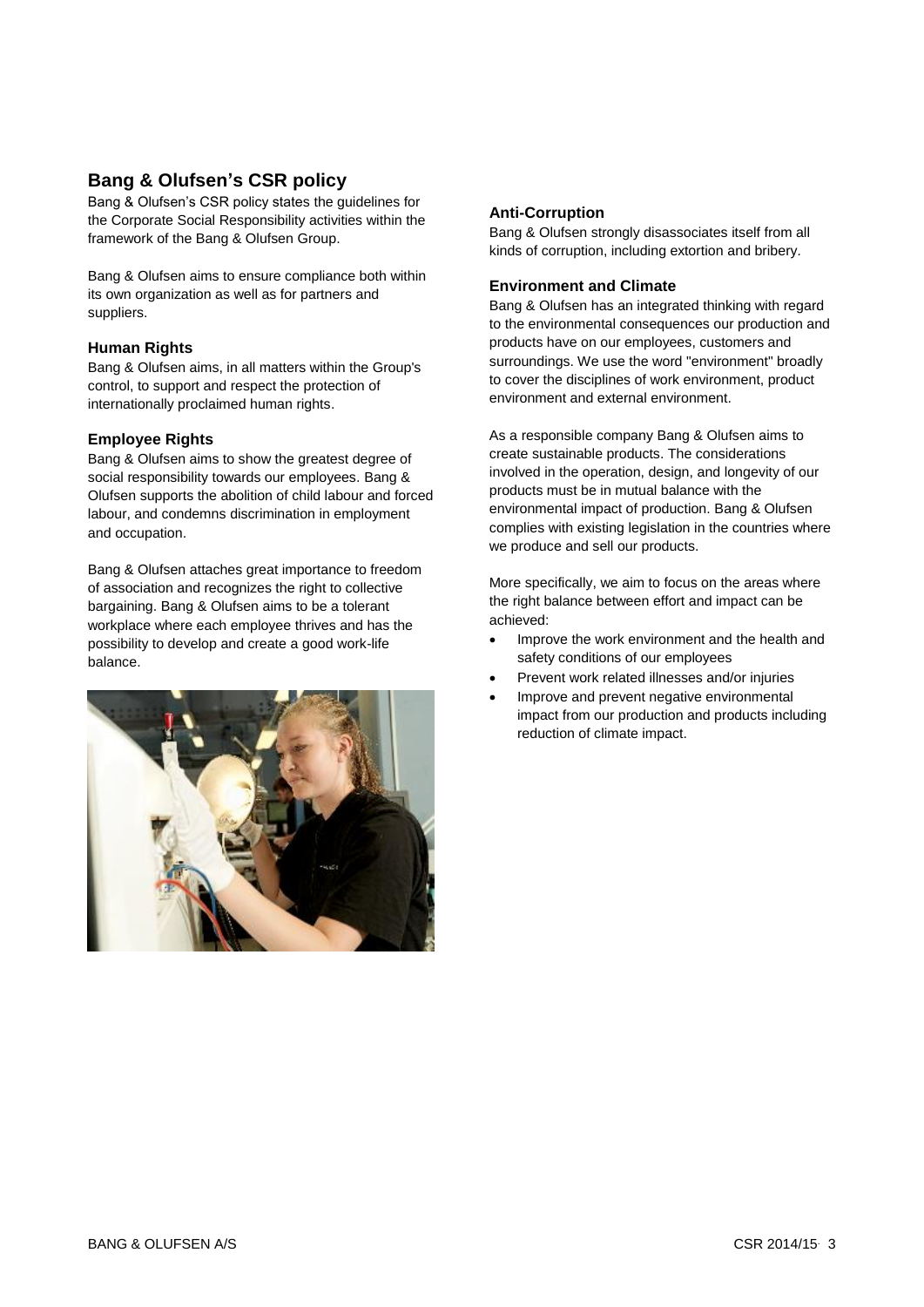# <span id="page-3-0"></span>**CSR work and results in 2014/15**

Bang & Olufsen works with Corporate Social Responsibility within the framework of the product lifecycle, as the environment is considered a closed lifecycle, where waste is a resource, which can be recycled in new products.



## <span id="page-3-1"></span>**1. Materials**

The Bang & Olufsen design is timeless and includes simple and genuine materials, which have recyclability potential. Bang & Olufsen commits to continuously update software on the consumers' products, which allows the Bang & Olufsen products to be long-lasting. In addition, there is still a large demand for older Bang & Olufsen products, and the market for used Bang & Olufsen products is relatively large, which contributes to strengthening the Bang & Olufsen brand as attractive high-quality products with a long lifetime.

#### **1.1 Responsible supplier management**

Bang & Olufsen makes an active effort to ensure that no suppliers use child labour, forced labour or unnecessarily overload the environment to produce Bang & Olufsen products or components. The agent in this relation is called responsible supplier management, which Bang & Olufsen started to use 10 years ago.

As part of the work with responsible supplier management Bang & Olufsen has set up a Code of Conduct, which the company's values in central areas such as environment and climate, human rights, labour rights and anti- corruption are explained to suppliers. Bang & Olufsen's Code of Conduct partly builds on the ten principles in the UN Global Compact and partly on the UN conventions on human rights.

All direct suppliers to Bang & Olufsen must sign the Code of Conduct and thereby accept the requirements that Bang & Olufsen expects the individual suppliers to comply to. At the same time, the direct suppliers guarantee, that their sub-suppliers comply with the same guidelines and demands. Once a year a risk analysis is made of Bang & Olufsen's suppliers and the efforts are hereafter focused on suppliers with a high risk of violating the Code of Conduct. These suppliers are subsequently audited, to uncover the possibilities for improving the conditions. During the 2014/15 financial year, four audits were conducted and followed up, and for 2015/16 two to five new audits are expected.

The work with responsible supplier management is a continuous process. The intention is therefore not to use the Code of Conduct to terminate the cooperation with the supplier if an audit reveals critical deviations. Instead the company will initiate cooperation on action plans to improve the supplier's environmental and social standards.

## <span id="page-3-2"></span>**2. Manufacturing**

The production and the environmental impact is a particularly important CSR focus point for Bang & Olufsen. It is divided into product-, work-, and external environment.

- **Product environment** is the environmental conditions that are attached to the company's products (e.g. energy consumption in the use phase).
- **Work environment** is the health and safety conditions under which the employees work.
- **External environment** is the environmental conditions that are related to the company's own production, (e.g. raw material usage, electricity consumption, heat consumption, water consumption and waste).

Bang & Olufsen's Danish activities have been environmentally certified (ISO 14.001) and the working environment certified (OHSAS 18.001) since 2010. The audit conclusion from the certifying body was:

"Generally speaking we are enthusiastic for what we see out in the areas. There is a broad environmental awareness among managers, employees and the environmental organisation."

No non-conformities were raised during the audit in March 2015.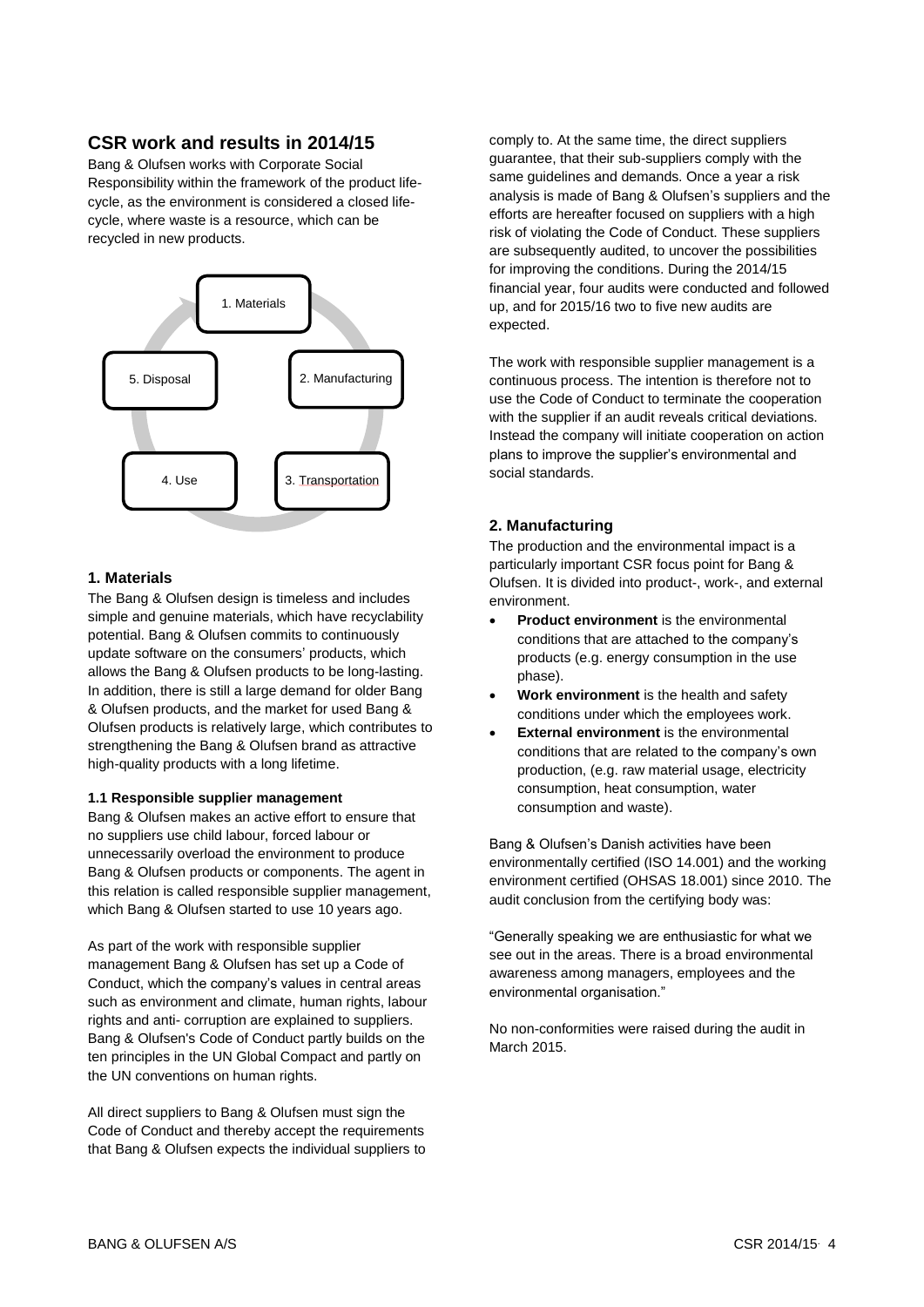

#### **2.1 Product environment**

Sustainable product design is essential for meeting the objectives of a sustainable future, where resource efficiency and zero-waste policies are on top of the global environmental policy agenda.

Sustainable design features can extend the products life time and "design for re-use" takes into account the disposal of the products by using simple materials with high recycling potential. Sustainable design features in Bang & Olufsen's products help the consumers to separate themselves from the take-make-dispose culture.

Bang & Olufsen has a list of undesirable substances. Substances on this list are legal to use but are under suspicion of being harmful. Therefore, Bang & Olufsen has chosen to phase them out. For instance, Bang & Olufsen prohibited the use of all brominated flameretardants already in the 1990's, but only in 2006 did two types these become banned by European regulation. Moreover, Bang & Olufsen began to phase out phthalates in wires that comes into prolonged contact with the skin in 2007. Today all Bang & Olufsen headphones are phthalate-free.

#### **2.2 Work environment**

Bang & Olufsen puts great emphasis on creating a safe and healthy work environment for the employees with focus on improving both the physical and psychological work environment. The objective is to make every day work life healthier and to encourage the employees to share the responsibility for their own health and safety.

The work environment is considered already in the product design and development phase as choices in the early product development phases often have great influence on the work environment in the production phase – e.g. in the form of choice of material, assembly methods and choice of surface treatment.

In 2014/15 Bang & Olufsen had particular focus on ergonomic and heavy lift in the early phase of our product production. New lifting equipment was developed and implemented in the development department and the installation videos show how heavy products can be handled by lifting and in an ergonomic way.

To ensure Bang & Olufsen is a good and attractive company to work for, it is essential that the employees thrive in their job, work with interesting and challenging tasks, and that management also provides guidance and support when needed.

Bang & Olufsen has defined roles, responsibilities and activities for each group of employees. Managers and employees are trained in how to handle a colleague or an employee, who is not feeling well.

### **Policy on the promotion of well-being and stress management among our employees**

- Bang & Olufsen endeavours to provide a healthy psychological work environment in which employees thrive
- Bang & Olufsen wants to strengthen the factors that promote the satisfaction, motivation and commitment of our employees
- Bang & Olufsen considers stress a serious issue
- Bang & Olufsen recognises that there are many factors that can affect the general well-being of an employee, and that work-related and personal factors can all play a part. We will therefore raise awareness among managers, employees, and colleagues alike and make a plan of action and a "toolbox" available for the promotion of wellbeing, and the prevention and management of stress.

The number of injuries with absence during the financial year split in white-collar and blue-collar workers is detailed in the graph below. The graph also shows the frequency (number of accidents per 1 million working hours) and the severity (number of hours of absence per 1,000 working hours) of the industrial injuries.

#### **Work environment 2014/15**

|           | <b>Target</b> | <b>Actual</b> |
|-----------|---------------|---------------|
| Frequency | ر.            | 3.5           |
| Severity  | < 0.095       | 0.214         |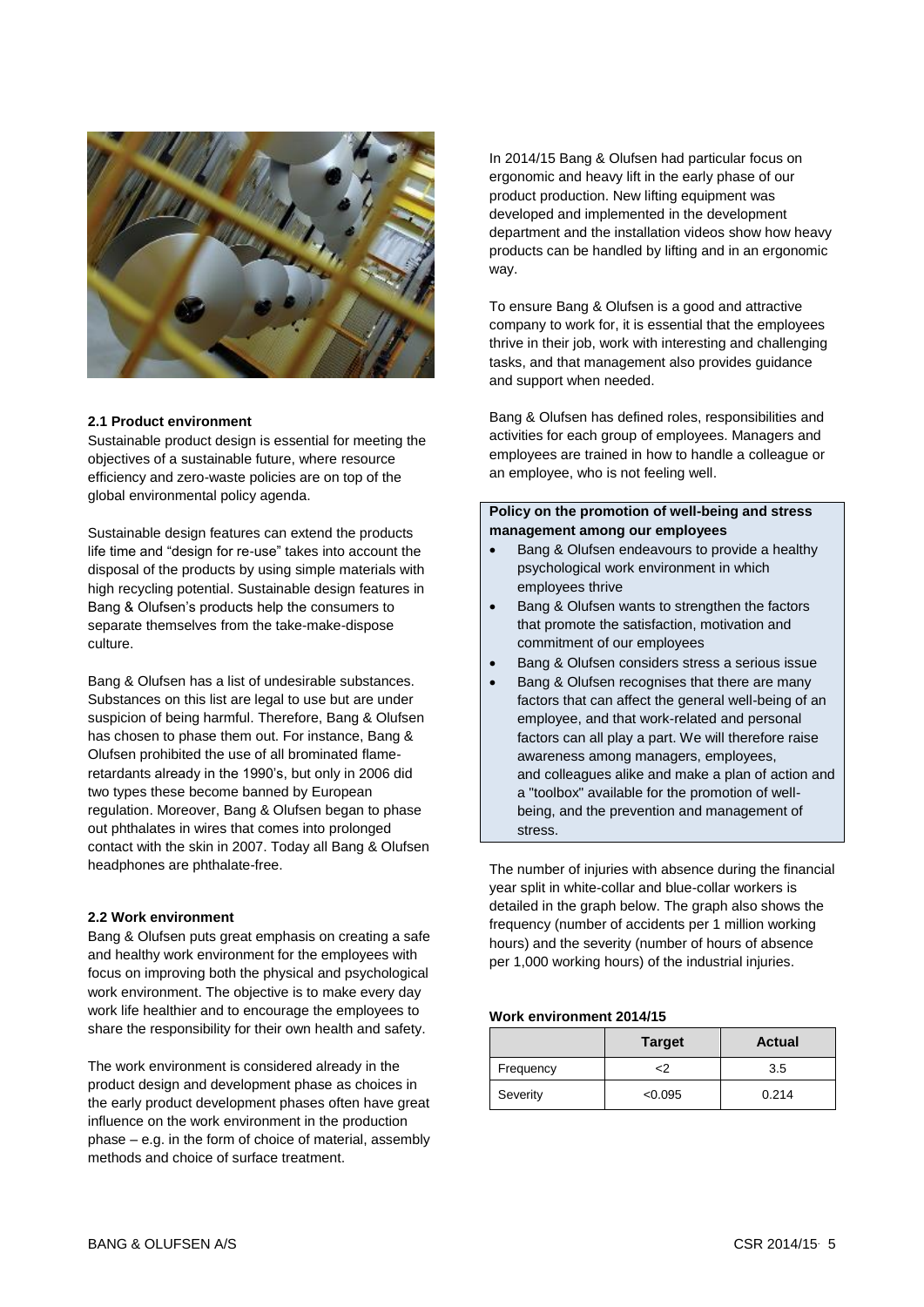**Figure 1: Accidents, frequency and severity**



*Figure 1: The graph shows the development in the number of accidents and the frequency (number of accidents per 1 million working hours) and the severity (number of hours of absence per 1,000 working hours)*

During the 2014/15 financial year Bang & Olufsen had 11 cases of work related injuries (4 in the Czech Republic and 7 in Denmark), which resulted in absence. The number of days of absence resulting from accidents has generally been low (1 to 4 days). However, one accident in Denmark and three accidents in the Czech Republic have resulted in 14 - 31 days of absence. All four have had a significant negative effect on the overall severity.

#### **Accidents analysis**

- 90 per cent of all accidents occur in the production in Denmark and the Czech Republic, which is therefore also the key focus areas.
- 90 per cent of all accidents are caused by individual carelessness and wrong attitude and not caused by lack of safety equipment
- 50 per cent of all accidents are caused where people cut themselves on product items or fall as a result of jumping or slipping on the floor

To address the number of accidents in 2014/15, we have conducted a thorough accident analysis and based on the results set up additional activities to reduce the number of work related injuries:

 **Safety walk** in the production in Denmark and in the Czech Republic. The manager tours the production to engage in a dialogue with employees regarding safety and health. The intention is to focus on right and wrong conduct, and to provide clear leadership and management focus and commitment towards health and safety issues.

 **Workshop** for all managers in the Danish production, which will be cascaded by managers through similar session to the employees. The goal is to evaluate the department for risks with focus on sharp items, risk of falling and individual carelessness and wrong attitude

Besides ongoing initiatives, actions and target for 2015/16 have been set to reduce the number of accidents.

#### **2.3 External environment**

Bang & Olufsen seeks to keep pollution as well as nuisance to neighbours from the company's activities to an absolute minimum. Therefore, there is continuous focus and follow up on new projects and existing buildings and activities. The company always enters into dialogue with the regulatory authorities with an aim to find the best solutions and thereby minimising pollution as much as possible.

Environmental approval under Part 5 of the Danish Environmental Protection Act (*Miljøbeskyttelsesloven*) is required for one Bang & Olufsen factory, which is located in Struer. The environmental approval relates to the surface treatment and mechanical processing of aluminium. A licence has also been granted to discharge process waste water to a purification plant attached to the factory.

No environmental accidents occurred in the financial year 2014/15, nor did Bang & Olufsen receive any complaints from neighbours.

Conclusion on the environmental inspection in 2014/15 from the local authority:

"Bang & Olufsen works diligently with environmental conditions and complies with the demands, which are written in the company's environmental approval"

Bang & Olufsen seeks to be a sustainable company and has therefore set common goal for energy consumption in the production in Denmark and the Czech Republic. The total energy consumption and the key performance indicator can been seen below.

#### **Energy consumption 2014/15**

|                       | <b>Target</b> | Actual |
|-----------------------|---------------|--------|
| Energy<br>Consumption | <0.34         | 0.35   |
| .                     |               |        |

*Note: KPI (kWh/earned wages)*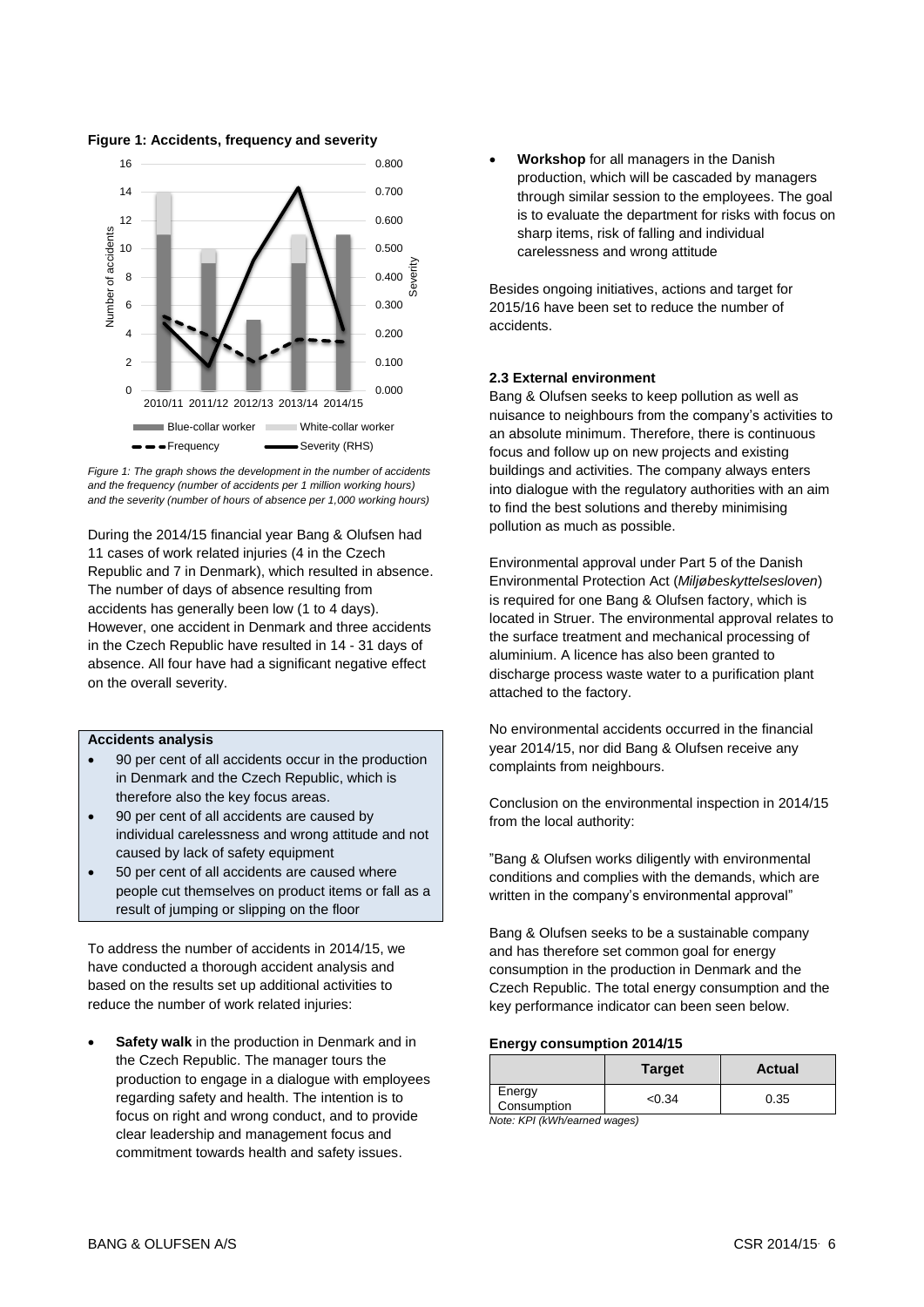

**Figure 2: Energy Consumption**

*Figure 2: Total energy consumption in MWh split by electricity and heat and KPI (kWh/earned wages)*

The environmental KPI increased by 0.8 per cent in the 2014/15 financial year compared to 2013/14, and came in 1.5% per cent above the target. The following activities have been initiated during the financial year:

- A generator has been switched off, resulting in a saving of 44,000 kWh per year.
- Five transformers have been disconnected, resulting in a saving of 50,000 kWh a year.
- Luminous discharge lamps in elevators have been changed to LED resulting in a saving of 2,000 kWh a year.
- Behavior related such as regulating temperature limit in winter and summer, air leak repair, lowering of temperature of water in boilers and switching off lines/areas when finished.

The energy consumption has declined by 24 per cent during the last 5 years, corresponding to a 28 per cent CO<sup>2</sup> a reduction of (3,396 tons CO2)

Over the last eight years, Bang & Olufsen has reported to the Carbon Disclosure Project, which on behalf of a number of investors collects information about the efforts of listed companies in relation to reduction of CO<sup>2</sup> emission in the entire value chain. This does not only focus on reducing the energy consumption in the production, but also on the energy consumption and transportation of the products, the employees' travelling activities etc.

#### <span id="page-6-0"></span>**3. Transportation**

**3.1 Reduced packaging reduces the CO2 emission** The aim of the packaging is to protect the product during transportation from the factory to the customer. Insufficient packaging will damage the product and excessive packaging is an environmental problem.

Bang & Olufsen seeks to optimise materials and resources for the product packaging and design it to allow as many products on one pallet as possible to avoid the environmental impacts related to inefficient transport of products.

The result of the initiative is a significantly improved end-to-end process for packaging. As an example, the packaging for newly launched BeoVision Avant now allows for two TVs per pallet, whereas previous TV models would require one pallet per TV.

## <span id="page-6-1"></span>**4. Use**

The energy consumption in the use phase from electronics is a major environmental load. Bang & Olufsen's products are no exception. Different functionalities have therefore been implemented with an aim of managing and reducing the energy consumption. The energy consumption of a TV is (among other things) dependent on the picture on the screen. All Bang & Olufsen TVs have an automatic brightness control, which reduces the energy consumption when TV is being watched in a dark room compared to broad daylight.

#### **Automatic Brightness Control**

Our eyes constantly adjust automatically to lighting conditions without us noticing. Bang & Olufsen's Automatic Picture Control brings this to your television.

There's a large difference between watching daytime news in a room flooded with light and cosying up in front of a movie in the dark. Bang & Olufsen television adapts seamlessly to these different conditions, constantly adjusting its image to avoid strain on the eyes

All of Bang & Olufsen's current TVs also have energy saving functionality for both sound and picture called an "eco mode". This is a setting, which the customer can chose to reduce the products energy consumption. In addition, the TVs also include a function where a warning will appear on screen if a turned on TV hasn't been used for four hours, after which the TV automatically will be switched off.

The energy consumption in the use phase is a combination of the products standby usage and the energy consumption during use of the product. The graph below shows the total annual energy consumption for the products, which Bang & Olufsen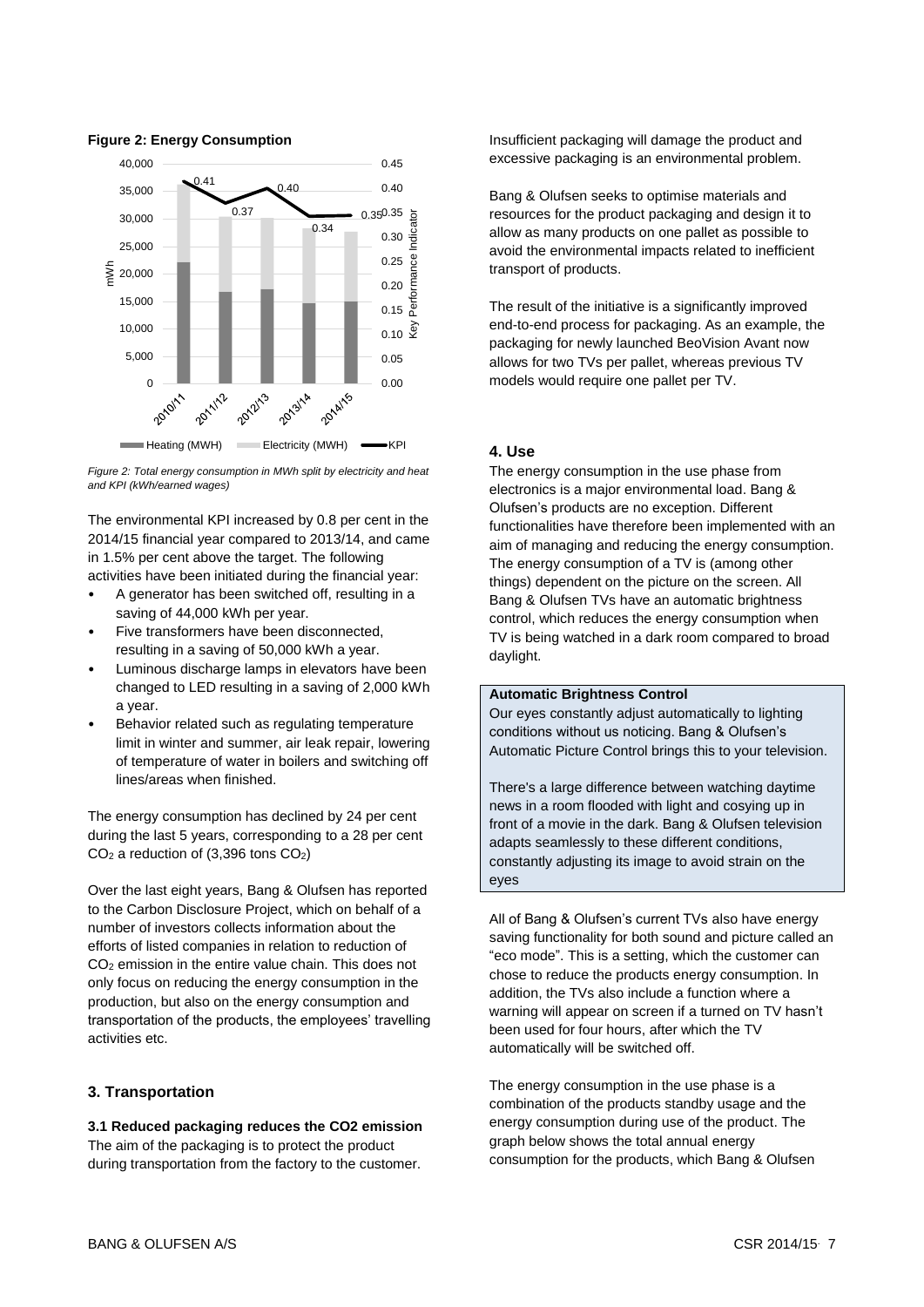has sold in the given financial year and the average annual energy consumption by product.



**Figure 3: Product energy consumption**

*Figure 3: The diagram shows the total annual energy consumption for all sold Bang & Olufsen products in the financial year 2014//15 and the average energy consumption by product*

The average energy consumption of a Bang & Olufsen product placed on the market during the 2014/15 financial year has decreased due to an increased share of in sales of B&O PLAY products. The increase in the total energy consumption is the result of the general increase in sales.

## <span id="page-7-0"></span>**5. Disposal**

The effort to minimize waste is multifaceted, and has the objective to both minimize the amount of waste and secure correct waste sorting. The Bang & Olufsen products are constructed to enable disassembly to ensure that as much as possible can be recycled as raw materials in new products.

#### **5.1 Minimizing waste from production**

Scrap is reusable material left over from production. When scrap is reduced, the raw materials are used more efficiently, which is of benefit to both the environment and to the cost of the purchase of new raw material and of production.

Bang & Olufsen therefore has high focus on minimizing the amount of scrap, both in the design phase of a product and during running production.

The Scrap Reduction Program started last year continued during 2014/15 with focus at reducing scrap of aluminium. The program identifies the root causes and provides mechanisms for improvements. The result of the Scrap Reduction Program 2014/15 was a

reduction of 10.7 per cent compared with the target of 5.0 per cent reduction. The result was achieved by an intensive focus from both management and employees.



 Aluminum is the third most abundant element in the earth's crust.

- Aluminum is easily recycled and recycling aluminum reduces the energy consumption for melting with 95 per cent.
- Bang & Olufsen in 2014/15 reduced the waste related to processing aluminum with 10.7 per cent.

#### **5.2 Disposal of worn-out products**

Electronic scrap is a valuable source for recycling raw materials if it is processed correctly. A large part of the world legislation states that worn-out electrical and electronic products have to be collected and processed by an approved waste handler.

Bang & Olufsen carries out a dismantling analysis when developing new products to evaluate how the product can be stripped down at disposal, what material fractions the product consists of and how much of the product that can be recycled. The dismantling analysis show that in average 76 per cent of the materials in Bang & Olufsen products has the potential to be recycled.

The figure below details recyclability and energy recovery for a selection of products launched in this financial year.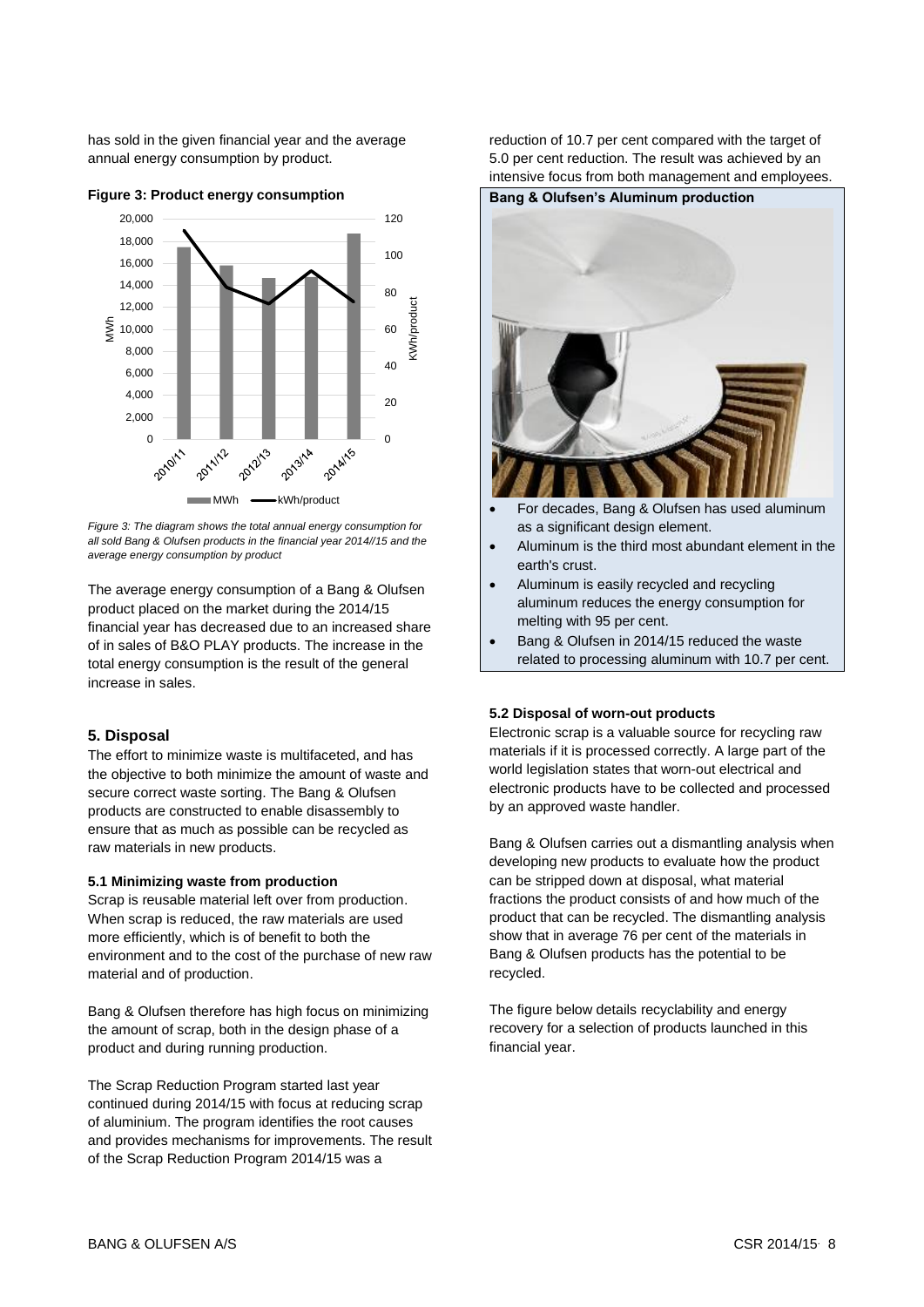

**Figure 4: Recyclability and energy recovery**

*Figure 4: The graph shows recycling and energy consumption in percentage for some of Bang & Olufsen's' products*

## <span id="page-8-0"></span>**A case in point - BeoSound Moment**

In January 2015 Bang & Olufsen launched BeoSound Moment: An intelligent, wireless music system that integrates music and streaming services into one.



BeoSound Moment includes various sustainability features:

**MULTI-FUNCTINALITY:** The multi functionality and simplicity by design is key to the Bang & Olufsen brand. BeoSound Moment gets rid of the need to deal with distractions from other applications, by making your music available all in one place, and instantly accessible with just one touch. All-in-one products saves energy by having only one standby energy consumption and by reducing the energy ascribed to the single functionality.

**SIMPLE MATERIALS:** What you see is what you get. BeoSound Moment is designed by simple materials of aluminium, plastic and wood.

**ENERGY EFFICIENCY:** Energy efficiency and power management helps the consumer save energy in the use phase. The tablet battery has gone through strict internal quality and energy efficiency tests and holds a 76 hours standby capacity. Moreover, BeoSound Moment automatically powers down when no signal has been received for a longer period.

**SOFTWARE UPDATE:** The BeoSound Moment can be software updated according to new features, which has potential to extend the life time of the product.

**SERVICE AND REPAIR:** The BeoSound Moment is designed for service and repair-ability. Repair of the product will extend the life time and thereby delay the purchase for a new products and hence the consumption of more resources. Spare parts are available for 8 years after the product is terminated.

**TIMELESS DESIGN**: Good design practise ensure that the product lasts long and live long. BeoSound Moment is designed with this important design feature in mind.